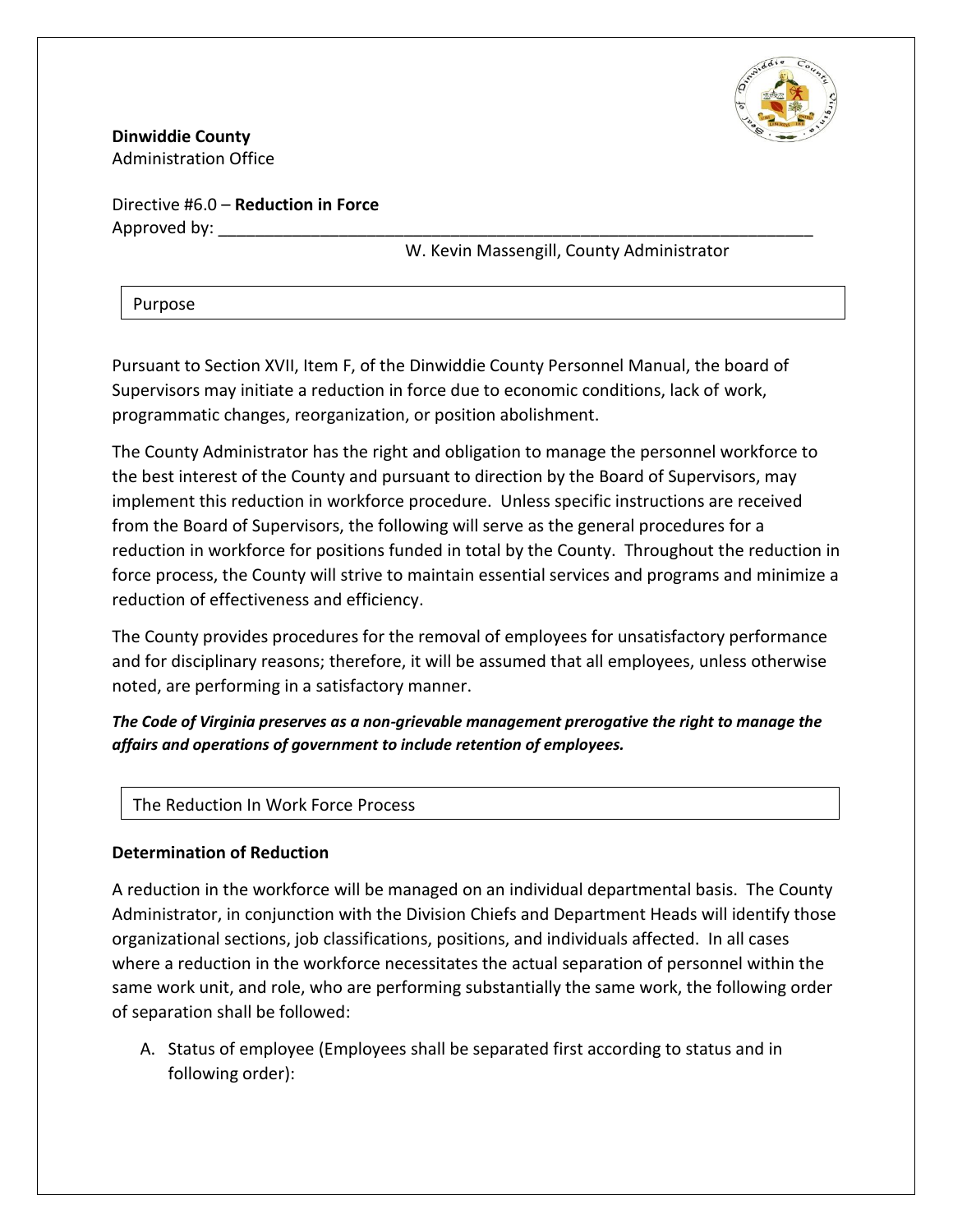- First, temporary or seasonal employees; then
- Part-time employees; then
- Probationary employees; then
- Full-time employees
- B. Seniority. If there are multiple employees within the same classification and/or title, employees shall be separated, employees shall be separated according to the duration of continuous County employment, from shortest to longest duration.
- C. Exception for Essential Personnel. The County Administrator may determine that an employee is essential because of special skills, knowledge, or abilities. Upon documentation that an employee is deemed essential, including the specific skills, knowledge and abilities possessed by the employee and the reason why the employee is critical and/or County, such and employee may be retained, notwithstanding the order of separation listed above. *A knowledge, skills and abilities assessment may be required for all incumbents in the specific classification.*
- D. Review. All proposed reductions in force shall be reviewed by the Director of Human Resources prior to implementation.
- E. Alternative Placement. Whenever possible, employees affected by a reduction in force shall be considered for transfers to a comparable position within their department, or if none are available, for demotion to a similar position within their department. *Management considerations shall take precedence over an employee's desire in*  reassignment actions.
- F. Notice of Severance. In so far as practical, all employees to be separated as a result of a reduction in force will be provided a minimum of two weeks written notice subject to availability of funding. **Benefits are not included as part of an employee's severance payment.**
- G. Rights of Separated Employees. Employees separated due t a reduction in the workforce will be given first preference consideration in any reinstatement and reemployment should a vacancy of the same classification within the same department in which they left occur. The right to reemployment or reinstatement shall be limited to a period of twelve (12) months following the official date of layoff.
- H. *Reemployment rights for employees on Military Leave are detailed in the Uniform Services Employment and Reemployment Rights Act (USERRA).*
- I. These Factors are non-Discriminatory and shall comply with the Equal Employment Opportunity provisions set forth in the Dinwiddie County Personnel Manual.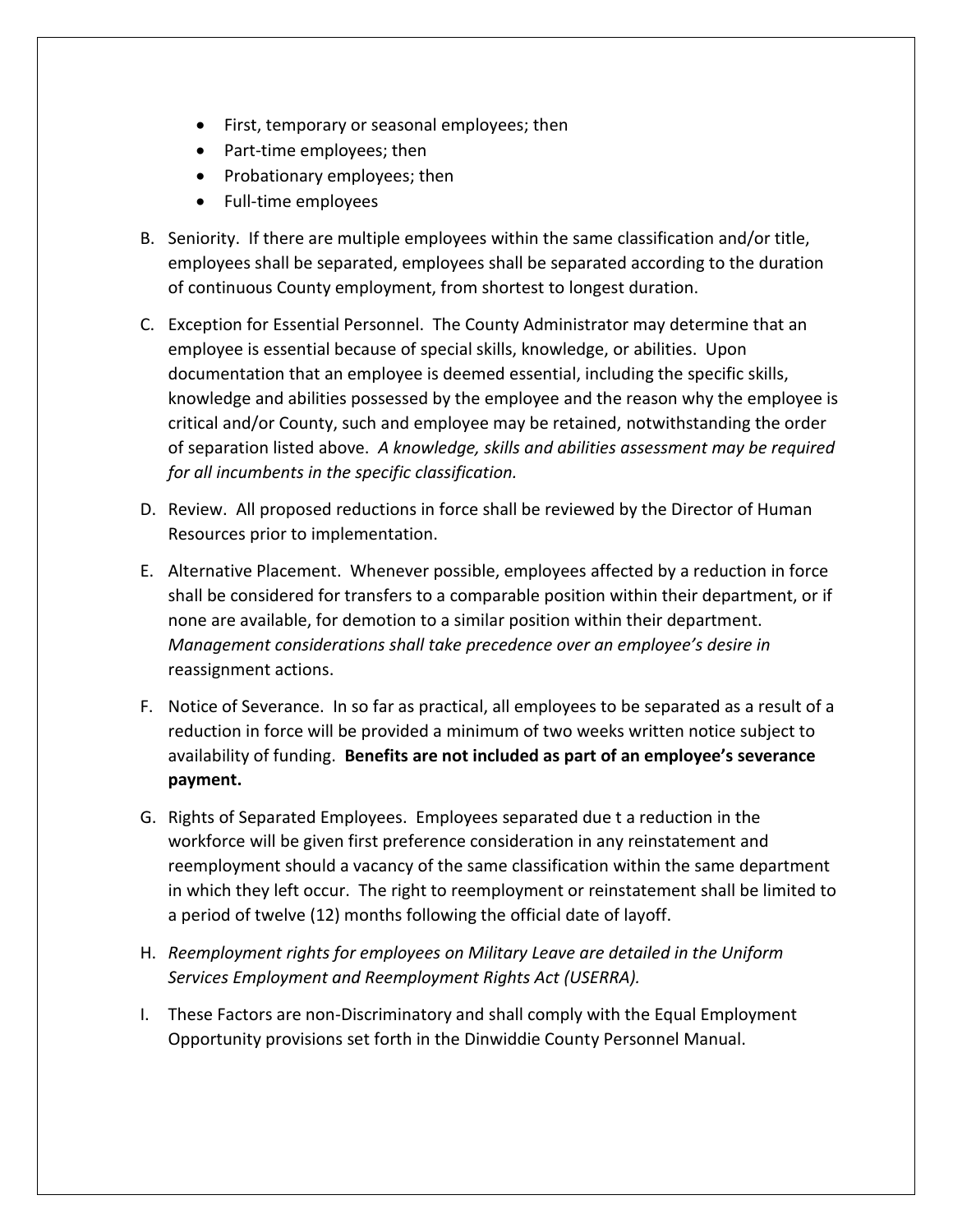## **Employee in a Leave Status**

Employees who are on any paid leave (e.g. worker's compensation, Family and Medical Leave or Military Leave) are considered active employees and shall be treated as if they were in their positions. If their positions are not being eliminated or hours reduced, they may not be used as placement options for other employees by the reduction in force.

## **Other Administrative Processes**

Any employee who may be in the process of another administrative procedure (i.e., grievance) is still covered under this procedure. If such an employee is separated, he/she will be entitled to pursue the other administrative procedure if he/she so chooses. However, it will be done in the status resulting from the effect the reduction in force policy.